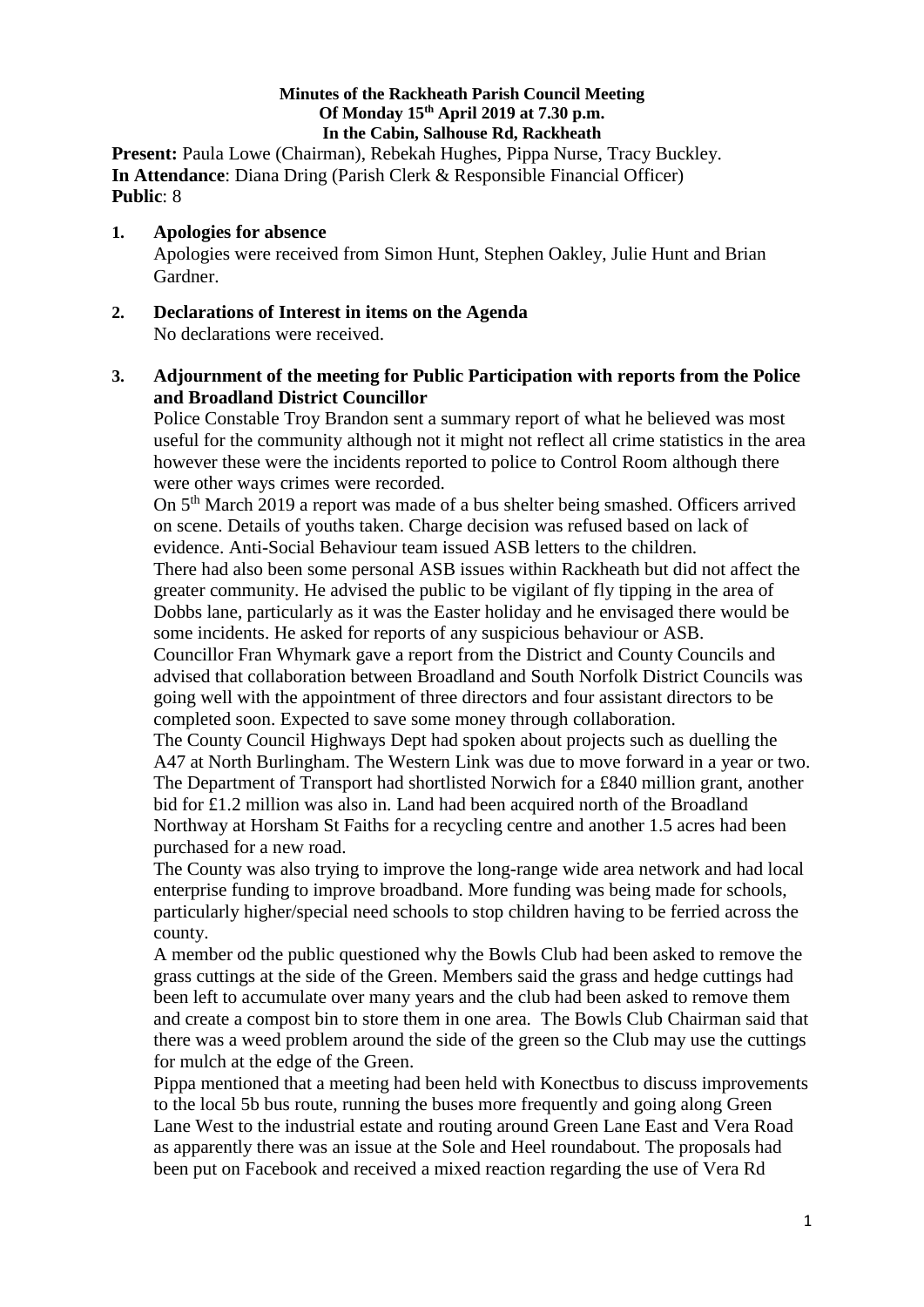where there was an issue of parked cars. There was a discussion regarding this route, and it was agreed to go back to Konectbus and point out the potential problems of buses using Vera Rd. The bus company had talked about running a trial of the route before making a permanent change so issues would be flagged up then.

# **4. Approval of the Parish Council meeting Minutes of 18th March 2019**

- The Minutes of the Parish Council meeting of 18th March 2019 were approved as a correct record on the proposal of Rebekah, seconded by Tracy.
- **5. Matters arising from the Minutes not on the Agenda and the Chairman's report** No matters arising. Paula advised that she had met with PC Troy, but he was not able to stay long, and she had the impression he was under a lot of pressure from other areas.

## **6. Receipt of the Parks and Leisure Committee meeting Minutes of 11th March 2019 and a report of the meeting of 11th March.**

### **i) Pavilion building progress, contract variations and costs**

It was noted that additional items had been agreed such as hand dryers instead of paper towel dispensers in the main toilets. The kitchen Vat query had been clarified. Details of the external path/ramp and kitchen fittings were still awaited. The Clerk was arranging a new phone line to be installed in the office with internet, but the Pavilion address needed to be registered with Royal Mail first. Approval of the valuation by the Project Manager was noted along with recommendation to pay the builder's invoice.

#### **ii) Jubilee Park Toddler Equipment**

It was noted that the two new springers and mini roundabout had been installed and checked by the Grounds Contractor and were now being used by toddlers.

## **iii) Any Other Matters**

The Bowls Club issues with changing space and storage were noted and the proposal for provide use of the small changing room and space in corridors if needed and option to erect a shed and make a small increase in annual fee was agreed on the proposal of Tracy, seconded by Rebekah.

## **7. Report from the Planning Committee meeting of 25th March 2019 and matters arising**

Pippa presented a report of the Planning Committee meeting and the Lovell Homes' questions regarding the Parish Council's views about the management of the green infrastructure, provision of play equipment and lighting of the site. Pippa advised that the Committee had concerns about taking on green infrastructure which could also be part of the site Sustainable Drainage System (SUDs) and the Clerk had received advice from other Councils to be wary of taking on land that may be subject to flooding. The Committee felt the Parish Council could take on green spaces which required maintenance such as grass/hedge cutting or play equipment but would need to know more about the developer's drainage plans. The Committee had followed the Parish Councils usual viewpoint not to support street lighting except at strategic junctions and that bollard lighting was preferable where necessary. Pippa recommended the Parish Council adopt a policy regarding not taking on open space with SUDS, balance ponds or similar, which was supported by Rebekah and Tracy.

Other issues relating to the site was the access onto Salhouse Road which would be close to the planned access from the Norfolk Homes development on the opposite side of the road and felt highways needed to review this and the Sole and Heel roundabout issues and a new cyclepath. Clerk to respond to Lovell Homes and write to Highways.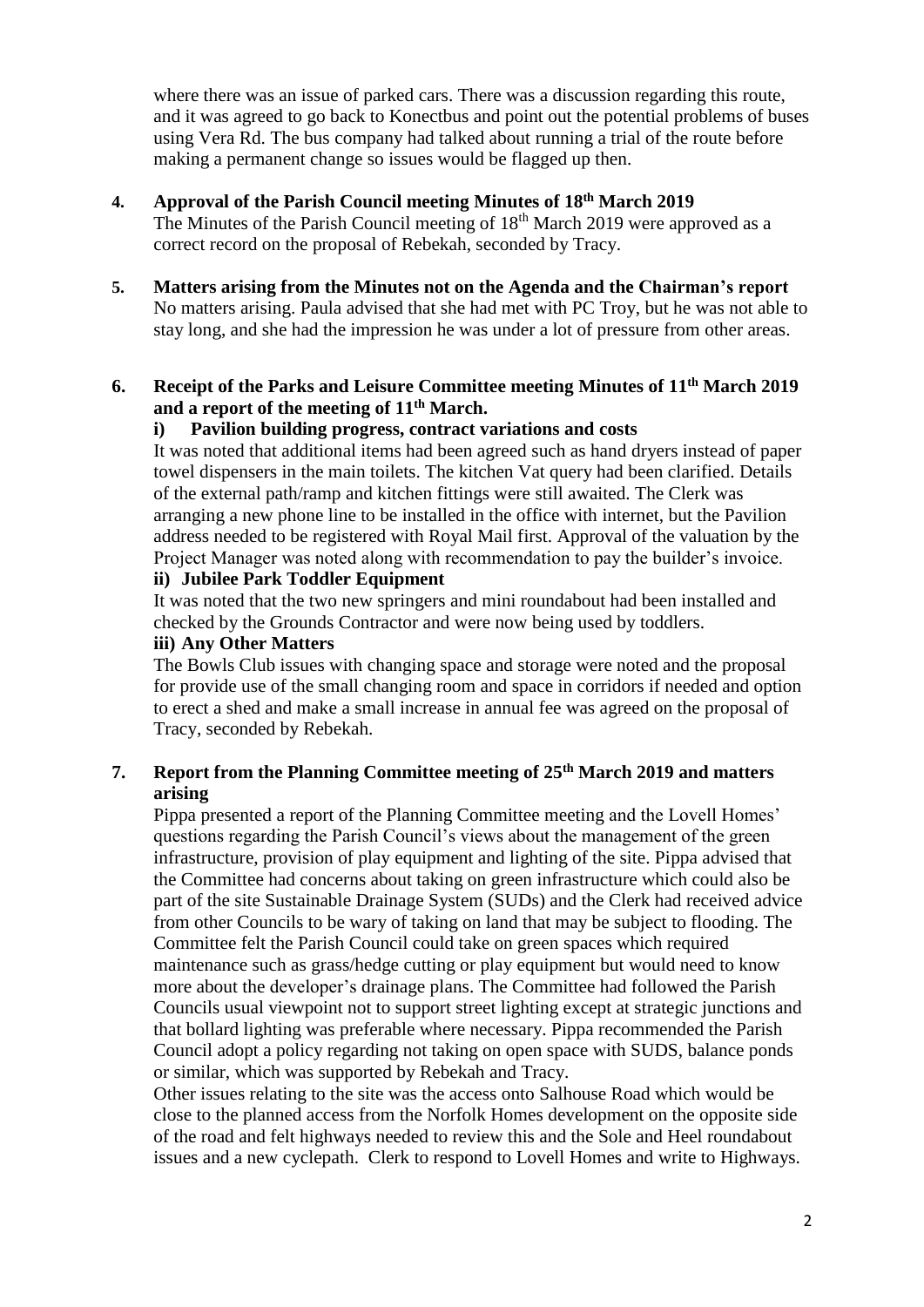#### **8. Financial Report and approve recommendations relating to;**

## **i) Amendment to the Parish Council Financial Regulations to include online payments by BACs**

The Clerk had received advice on this procedure to make online payments using BACS from Norfolk Parish Training & Support and it was agreed to add to the Parish Council Financial Regulations 6.4 - BACS payments in accordance with the schedule as presented to council or committee shall be set up by the RFO and authorised by one signatory to release the payments, and add to 6.5 ' and sign the payment list to indicate that they have checked the payments to be made and seen the invoices'. Approved on the proposal of Tracy, seconded by Pippa.

#### **ii) Access to the Scribe Accounts software**

As the Parish Council Scribe Accounts had been set up on the web it would enable access by other users at an additional cost. On the proposal of Rebekah, seconded by Pippa it was agreed to set up read only viewing for the Councillor Internal Auditor (and other Councillors depending on cost) and extend to a Multi-Use License (at an additional £141.50 per year) so that the new Booking Administrator could access the accounts.

#### **iii) Any other Financial matters**

It was agreed to defer the application for a Parish Council Debit Card until new staff had been appointed.

#### **9. Accounts**

## **i) Approval of Payments**

The following payments were approved on the proposal of Tracy, seconded by Tracy and Pippa. Invoices were checked and initialled. The Clerk said she would test the BACS payment method, but Paula and Tracy were unsure their online authorisation application had been successful, in which case cheque payments would be required.

| D Dring                     | <b>March Salary</b>                   | £815.58    |
|-----------------------------|---------------------------------------|------------|
|                             | Add hours £16.58 $&$ expenses £121.87 | £138.45    |
| <b>HMRC</b>                 | March PAYE & NI                       | £585.01    |
| <b>Norfolk Pension Fund</b> | <b>March Pension contributions</b>    | £359.85    |
| Garden Guardian             | Grounds Maintenance – March           | £567.46    |
| T Gill & Son                | Pavilion Building Work Invoice #3     | £48,640.54 |
| Kompan                      | Toddler Play Equipment (50%)          | £1,424.34  |
| Premier Playgrounds         | Installation of play equipment        | £4246.80   |
| Eon                         | <b>Pavilion Electricity</b>           | £205.92    |
| Eon                         | <b>Surgery Electricity final</b>      | £128.56    |
| <b>Steve Jackman</b>        | Wix Website Training & Advice         | £80.00     |
| <b>Bowls Club</b>           | Refund Overpayment                    | £6.70      |
| Wave                        | Pavilion backdated water charges      | £144.00    |
| Rackheath Life              | Annual Advertisement fee              | £37.80     |
| <b>BDC</b>                  | Jubilee Park premises license         | £70.00     |
|                             |                                       |            |

#### **ii) Monthly bank reconciliation to 31 March 2019 and budget update**

This was not available due to an accounts issue, report to follow when rectified

#### **10. Correspondence**

*BDC Planning Enforcement BDC – Parish Council Election Nominations & Notice of Uncontested Election*